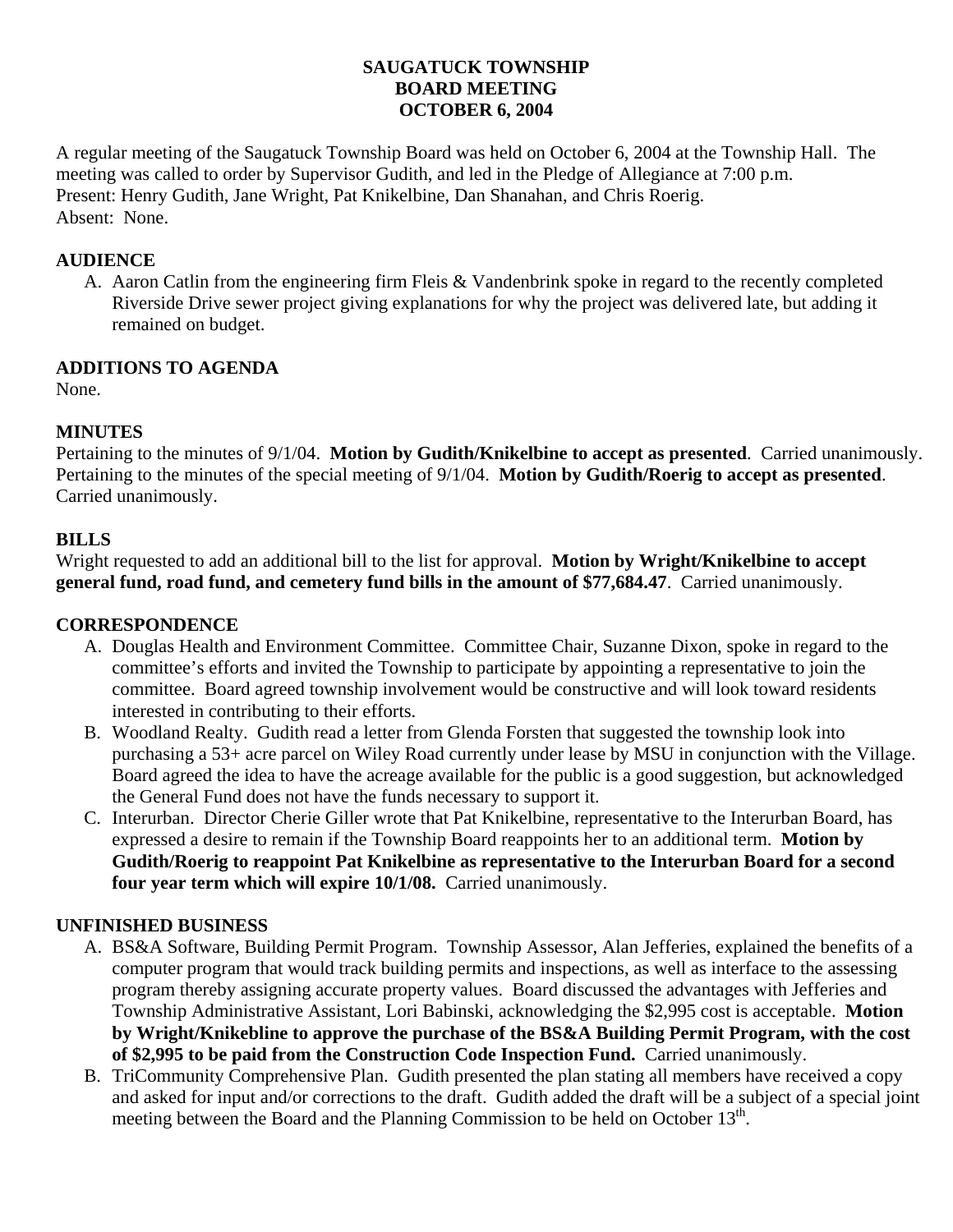## **SAUGATUCK TOWNSHIP BOARD MEETING OCTOBER 6, 2004**

C. Ordinance Regarding Airboat Noise. Gudith stated State statutes regulating airboat noise prohibits any local ordinance governing the same subject, unless the ordinance is first approved by the DNR. He then offered a written ordinance that would establish maximum sound levels. Board discussed the ordinance and Wright asked if any residents affected had a chance to review the ordinance language. Knikelbine asked if the ordinance would be enforceable. Additional discussion ensued with Township Constable, Ken Giles, and Board agreed to review the issues further.

## **NEW BUSINESS**

- A. Sambroek Woods Phase II, Request for Extension. Builder Skip Williams requested the Board grant a retroactive extension of the final preliminary plat from 2/28/04 to 2/28/06. Board discussed the State's need for the extension. **Motion by Gudith/Wright to allow extension of the final preliminary plat approval of Sambroek Woods Phase II retroactive from 2/28/04 to 2/28/06.** Motion carried unanimously.
- B. Chris Wiley Lease. Gudith explained Dr. Chris Wiley holds a lease for space in the township building for his dental business that is due to expire in three years and is asking what the Township's plans are for renewing the lease. Wright stated a need to expand the township office space as well as granting more space to the State Police post. Roerig suggested if Wiley could relocate his office to the back of the building, he could add-on to the building giving all parties more space. Board discussed options with Wiley and agreed that architectural designs be obtained to determine feasibility.
- C. General Fund Millage Renewal. Gudith noted the memo from Township Manager Phil Quade which related the history of the general fund millage. It examined the fact the general operating millage has been reduced by the Headlee amendment from its original 1.07 mills to the current 0.5135 mills. Board discussed the township's need for more services as the area grows and acknowledged the necessity of renewing the general operating millage with a vote of the people. Board agreed the need exists to ask for a renewal of the millage, but showed a concern for timing of the request. Roerig suggested waiting until the end of the fiscal year in June to substantiate the request with year end financial figures. Board agreed more discussion is necessary.
- D. Ponderosa Nursery, Christmas Decorating. Wright stated they are the same people who decorated the building last year. Gudith stated they have done a nice job in the past. **Motion by Knikelbine/Gudith to approve hiring Ponderosa Nursery to decorate the township building for Christmas at a cost of \$260.00 with Dr. Wiley paying for ½.** Motion carried unanimously.
- E. Update Mileage Reimbursement per I.R.S. **Motion by Roerig/Wright to conform to the new mileage reimbursement rate set by the I.R.S at .375/mile.** Motion carried unanimously.

### **COMMITTEE REPORTS**

- A. Planning Commission. Shanahan reported the North Point development located between the township building and Douglas Gas & Oil has been approved and construction will be starting immediately.
- B. Road Commission. Roerig reported construction of  $131<sup>st</sup>$  and  $62<sup>nd</sup>$  is in progress, and that the tree removal was generally accepted as necessary by residents. He added the finished road will be much safer.
- C. Interurban. Kinkelbine reported Barb Baker, the Village representative, will not be seeking a reappointment so the Village will be looking for a new representative. She added the Board approved a 3% across the board salary increase.
- D. Fire Authority. Wright reported on the Fall Open House that was held for the public on Sunday, stating the open house kicked off Fire Prevention Week. She added it was the largest turn out ever with 630 dinners being served. The department is continuing Fire Prevention Week with appearances at the elementary school. Roerig verified the Chief has asked to begin drawing on his retirement as of the first of the year. Shanahan asked what time requirements will be on the Chief if he is successful in his write-in candidacy for County Commissioner. Wright stated the Commissioners position would not be full time.